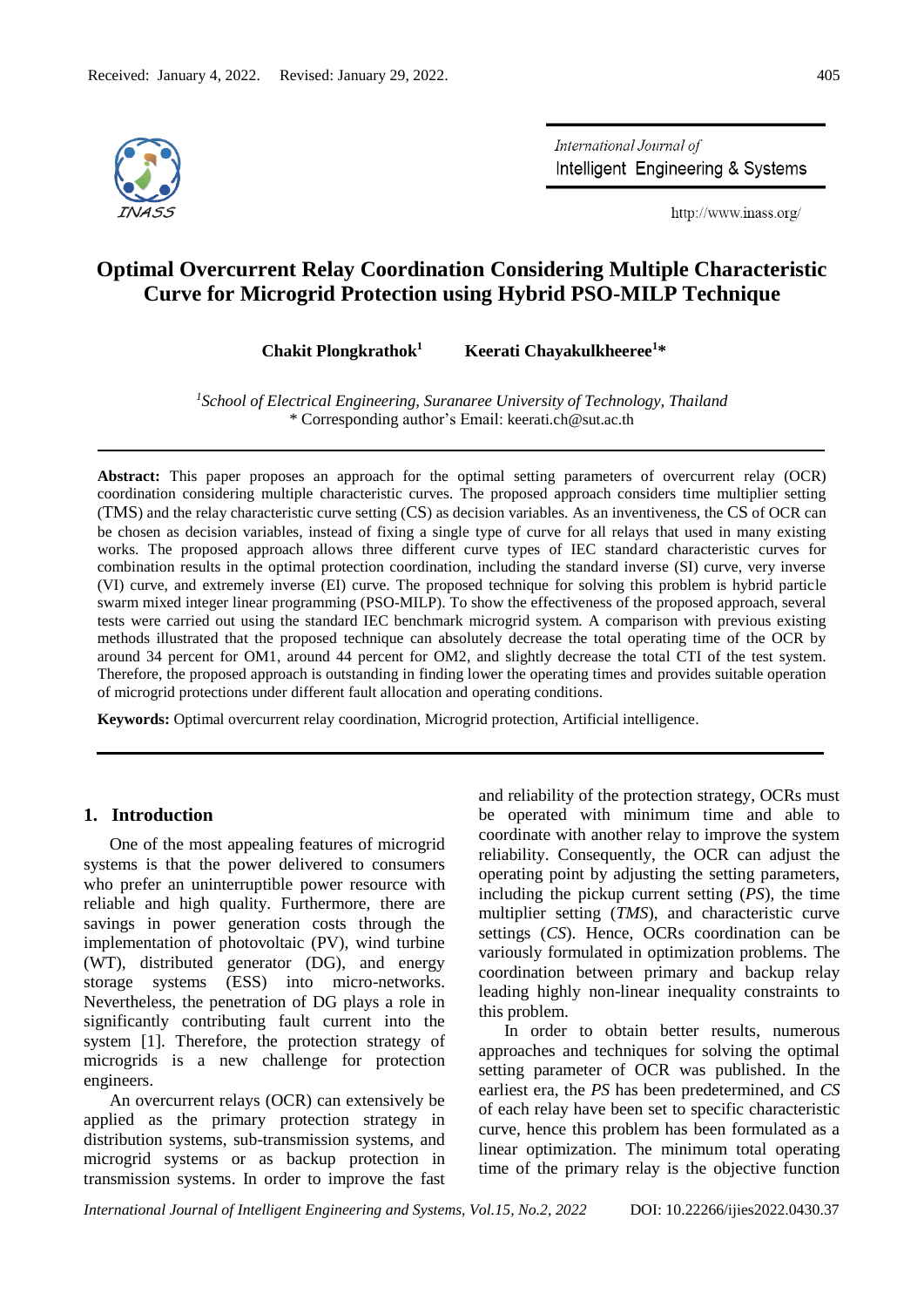subjected to the coordination constraint. As a result, the *TMS* of each relay is the output for the optimal result. The linear programming optimization [2], the dual simplex approach [3], the Big-M strategy [4], and the reverse simplex method by [5], and artificial bee colony [6] have all been proposed as solutions to these problems. Subsequently, the problem was improved to the nonlinear optimization by considering the *PS* and the *TMS* as a decision variable, whereas the *CS* has remained unchanged. The objective function was minimized by avoiding the limit boundary of *TMS* and *PS*, the coordination constraint, and the minimum operating time. In order to solve this issue, several artificial intelligence techniques were proposed. For example, adaptive modified fly fire algorithm (AMFA) was introduced in [7]. The seeker optimization (SOA), the gravitational search method (GSA), and the hybrid genetic algorithm-nonlinear programming approach (GA-NLP) were proposed in [8-10], respectively. Meanwhile, [11] developed the symbiotic organism search algorithm (SOS). Afterward, the researchers proposed that the *PS* could be considered to be the step/discrete variable instead of the continuous variable to illustrate the realized industrial OCR. The problem was transformed into a mixed-integer nonlinear optimization problem (MINLP). Numerous techniques were proposed to solve this problem, for example, modified seeker algorithm (MSA) [12], hybrid whale optimization (HWOA) [13], ant lion optimization (ALO), and the artificial immune system (AIS) [14], hybrid GA-LP [15]. In recent years, various novel constraints were implemented for representing the practical industrial OCR such as the plug setting multiplier (*PSM*) constraint to be within the range of 1.1 times to 20 times [16], and the range of 1.1 times to 100 times [17]. Then, researchers have focused on the maximum *PSM* as a decision variable that can reduce the total operating time and total *CTI* of the relay [18], considering the transient stability constraint to ensure the network transient stability in [14]. In another way, the researcher demonstrated that various types of *CS* have an impact on the relay's operating time. According to the results, the mixed *CS* type solutions outperformed the fixed *CS* type solution [19]. Consequently, the researcher proposed that the *CS* and *TMS* are decision variables by fixed one integer variable of each OCR for represented the *CS*, while the *PS* is predefined. Then the problem became mixed-integer linear programming (MILP). The problem was solved by integer code genetic algorithm (ICGA) subjected to coordination constraint, operating time constraint, and *PSM* constraint. The results show that this method is the most effective in decreasing the total operating time of the relay [20].

As a result, this paper proposes an approach for optimal OCR coordination considering multiple *CS*, that consider *TMS* and *CS* as decision variables. The formulation of this paper is MILP optimization. As a novelty, this paper represents a novel problem formulation by dividing *CS* into multiple sections depending on the number of *CS* types that are considered, instead of using a single integer variable of each OCR for representing *CS* as in recent existing work [20]. The hybrid PSO-MILP technique was developed to solve this problem. The coordination constraint, the operating time constraint, and the *PSM* constraint were considered in this paper. To show the capability of the proposed technique, the result was compared with those previous papers [16-18, 20], in the same test system.

The following are the five sections of this paper. The formulation of the objective function, the determination of all variables, the limit boundary, and all of the constraints in this problem are all represented in section 2. The procedure of proposed technique is obtained in section 3. The optimal results and discussions of the proposed technique on the IEC benchmark microgrid test system is presented in section 4. The conclusion is contained in section 5.

# **2. Mathematical formulation**

The IEC standard OCR has inverse time-current characteristics. The operating time of OCR is depending on short circuit current flowing through relay and setting parameters include *TMS*, *PS*, and *CS*. In this paper, the decision variables are *TMS* and *CS*, while *PS* is predetermined of each OCR. The objective function (*OF*) of this problem is to minimize the total operating time of all the OCRs present in the system. The function is to be minimized so that each relay operates in minimum time and the reliability of the system is maintained by the constraints. The mathematical formulation can be expressed as follow.

Minimize,

$$
OF = \sum_{k=1}^{NF} \sum_{j=1}^{NR} (C_{SI,j}T_{SI,j,k} + C_{VI,j}T_{VI,j,k} + C_{EI,j}T_{EI,j,k}),
$$
 (1)

where,

$$
T_{SI,j,k} = \frac{0.14 \text{ TMS}_j}{\left(\text{PSM}_{jk}\right)^{0.02} - 1},\tag{2}
$$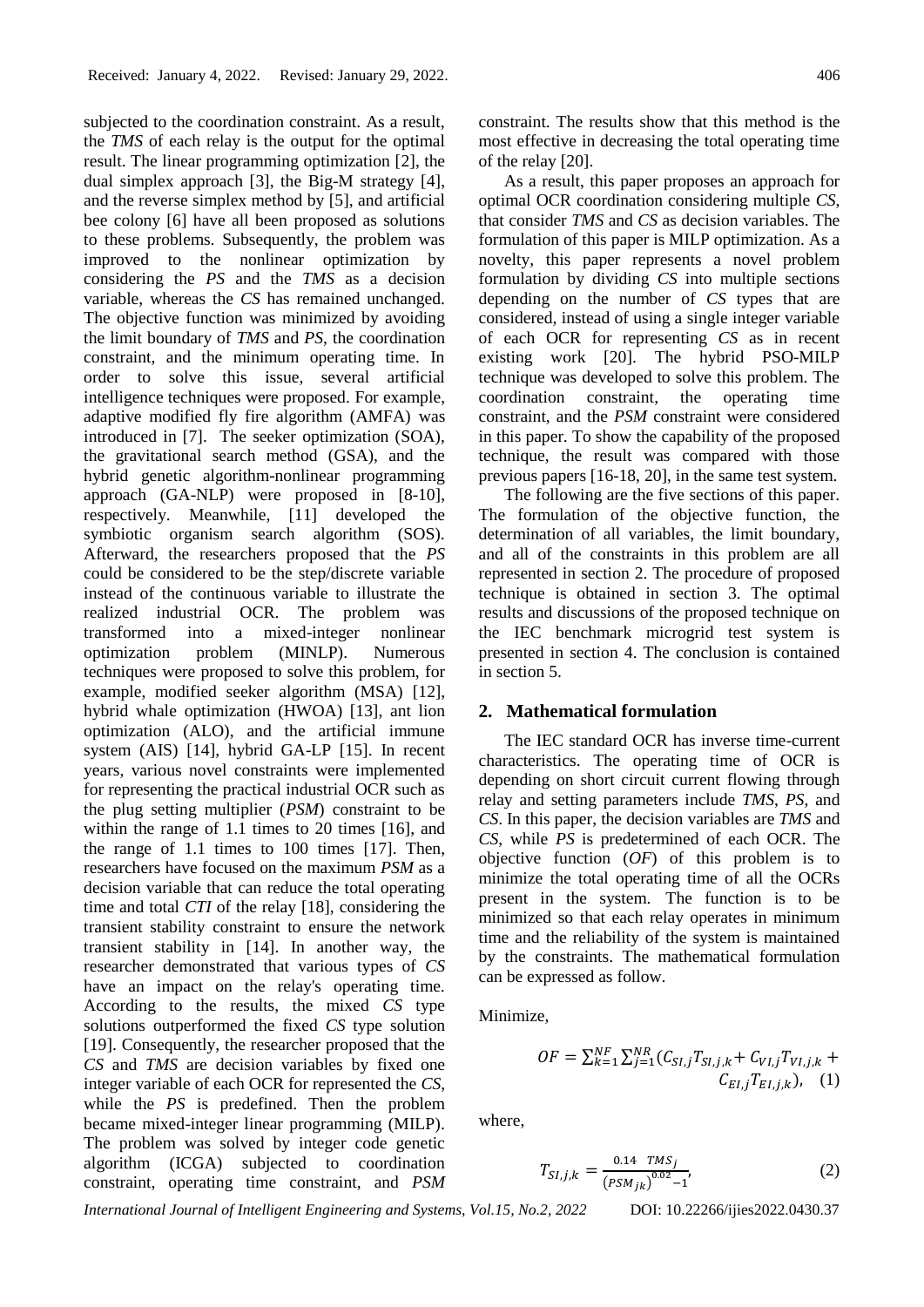$$
T_{VI,j,k} = \frac{13.5 \text{ TMS}_j}{\left(\text{PSM}_{jk}\right)^1 - 1},\tag{3}
$$

$$
T_{EI,j,k} = \frac{80 \text{ TMS}_j}{\left(\text{PSM}_{jk}\right)^2 - 1},\tag{4}
$$

$$
PSM_{jk} = \frac{I_{jk}}{(PS_j CTR_j)}.
$$
 (5)

Subjected to the standard curve selection constraint,

$$
C_{SI,j}, C_{VI,j}, C_{EI,j} \in \{0,1\}, \ j=1,\ldots, NR \,, \eqno(6)
$$

$$
C_{SI,j} = \begin{cases} 0, & \text{if the relay is not SI curve} \\ 1, & \text{if the relay is SI curve} \end{cases}
$$
 (7)

$$
C_{VI,j} = \begin{cases} 0, & \text{if the relay is not VI curve} \\ 1, & \text{if the relay is VI curve} \end{cases}
$$
 (8)

$$
C_{EI,j} = \begin{cases} 0, & \text{if the relay is not El curve} \\ 1, & \text{if the relay is El curve} \end{cases}
$$
 (9)

$$
C_{SI,j} + C_{VI,j} + C_{EI,j} = 1, j = 1,..., NR,
$$
\n(10)

the time multiplier limit boundary,

$$
TMS_j^{min} \leq TMS_j \leq TMS_j^{max}, j = 1, ..., NR,
$$
\n(11)

the plug setting multiplier constraint,

$$
PSM_j^{min} \leq PSM_j \leq PSM_j^{max}, j = 1, ..., NR,
$$
\n(12)

the coordination constraint,

$$
T_{b,k} - T_{p,k} \ge CTI, k = 1, \dots, NF \,, \tag{13}
$$

the operating time constraint,

$$
T_{j,k}^{max} \ge T_{j,k} \ge T_{j,k}^{min} \quad j = 1, \dots, NR. \tag{14}
$$

Where,

- $T_{\text{S1},i,k}$  is the operating time of relay *j* with standard inverse curve type when the fault occurs at point *k*,
- $T_{VI, j,k}$  is the operating time of relay *j* with very inverse curve type when the fault occurs at point *k*,
- $T_{EL,ik}$  is the operating time of relay *j* with extremely inverse curve type when the fault occurs at point *k*,
- *TMS<sup>j</sup>* is the time multiplier setting of relays *j*,
- *TMS*<sup>*max*</sup> is the maximum time multiplier of relay *j*,
- *TMS*<sup>*min*</sup> is the minimum time multiplier of relay *j*,
- *PSM<sub>i</sub>* is the plug setting multiplier of relay *j*,
- *PSM<sup>j</sup> max* is the maximum plug setting multiplier of relay *j*,
- $PSM_j^{min}$  is the minimum plug setting multiplier of relay *j*,
- $T_{b,k}$  is the operation time of the backup relay *b* when fault *k* occurs,
- $T_{p,k}$  is the operation time of the primary relay *p*, for the same fault,
- *CTI* is the coordination time interval,
- $T_{i,k}$ <sup>*min*</sup> is the minimum operating of each relay  $j$ when fault *k* occurs,
- $T_{j,k}$ <sup>*max*</sup> is the maximum operating of each relay *j* when fault *k* occurs*.*
- $I_{ik}$  is the short-circuit current flowing through relay *j* when fault at *k* is occurred (A),

$$
PS_j
$$
 is the pickup setting of relay  $j(A)$ ,

- *CTR<sup>j</sup>* is the CT ratio of relay *j*,
- *NF* is a number of faults that can be take place in the system,
- *NR* is a number of the operating relays when fault occur at point *k*.

By Eqs. (6-10), the OCR standard *CS* of each relay can be chosen only one from SI, VI, or EI.

# **3. PSO-MILP technique**

The *TMS* of each OCR is a continuous variable while the  $CS_I$ ,  $C_{VI}$ , and  $C_{EI}$  are a binary integer variable. Thus, the mathematical formulation of this problem is adapted to the mixed-integer nonlinear optimization. Meanwhile, traditional particle swarm optimization (PSO) can only solve problems with continuous variables [21]. Hence, the PSO-MILP technique is implemented to solve this problem. The proposed method including two computational phases consist of a main loop and subroutines. A main loop is used the PSO technique to find the optimal *TMS* of each OCR. A subroutine is used the MILP technique to obtain the optimal *CSI*, *CVI*, and *CEI*. The proposed technique computation of each population is shown step by step as bellow.

**Step 1:** Random initial position of the population matrix  $(X_{TMS})$  within the *TMS* limited boundary in Eq. (11),

$$
\boldsymbol{X_{TMS}} = [TMS_i, \dots, TMS_{NR}]. \tag{15}
$$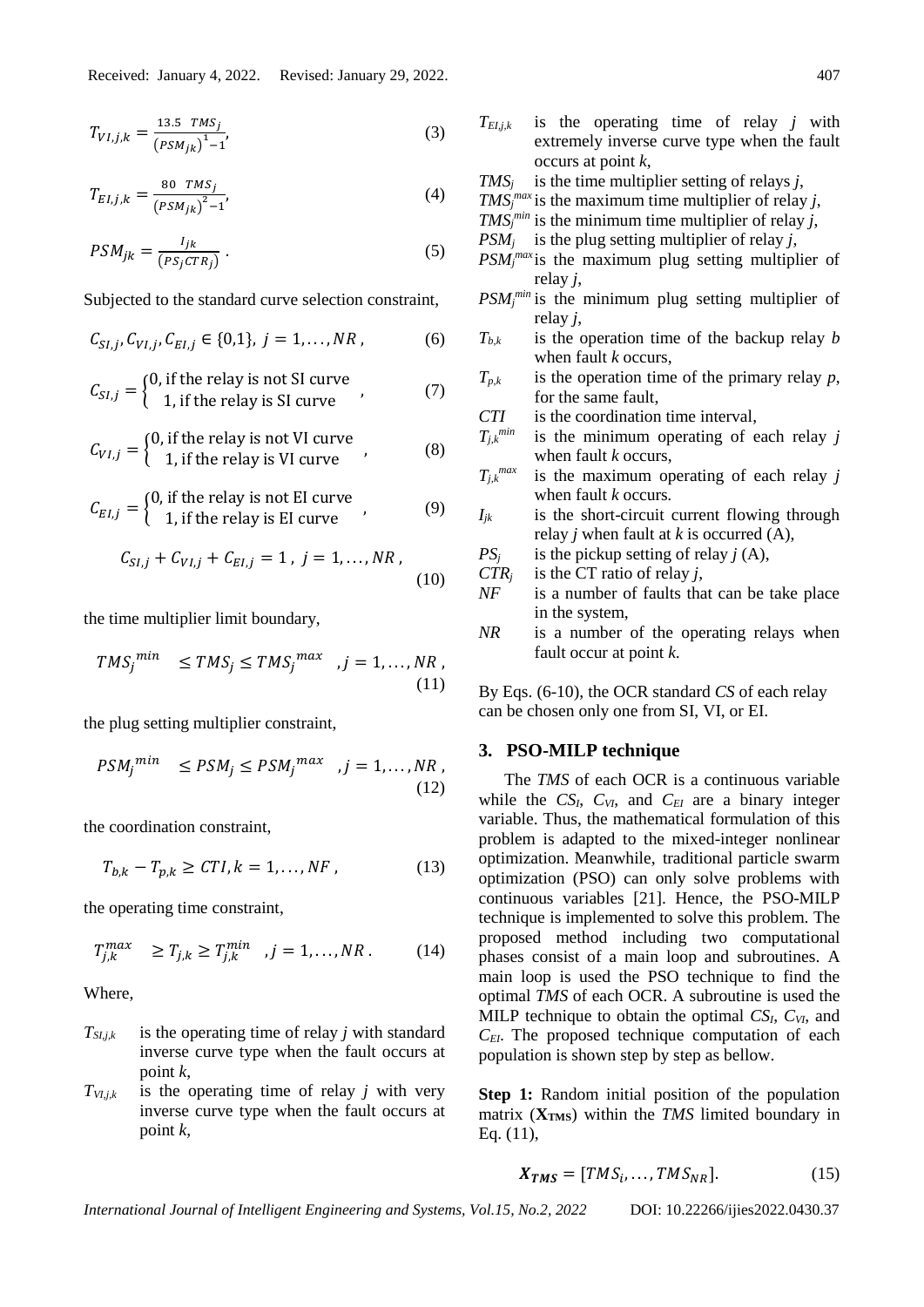$$
TMS_i = rand(TMS_i^{min} , TMS_i^{max} ), i
$$
  
= 1, ..., NR, (16)

**Step 2:** Calculate *TSI,j,k*, *TVI,j,k*, and *TEI,j,k* value in Eq. (1) by substitute  $X_{TMS}$  from Eq. (16) to Eqs. (2-5). Then, the *OFnew* will be integer programming optimization with binary integer decision variables (*CSI*, *CVI*, and *CEI*) of each OCR.

$$
OF_{new} = OF_{old} \text{(substitute } TMS \text{ in Eq. (1-5))} \quad (17)
$$

**Step 3:** Solve MILP with objective function form Eq. (17) subjected to constraints in Eqs. (6-10), and Eqs. (12-14) to obtain optimal *CSI*, *CVI*, and *CEI* of each population matrix.

*Minimize the objective function in:* Eq. (17) *Subjected to:* Eq. (6-10), and Eqs. (12-14)

Obtain: 
$$
X_{CS} = \begin{bmatrix} C_{SI,i}, \dots, C_{SI,NR} \\ C_{VI,i}, \dots, C_{VI,NR} \\ C_{EI,i}, \dots, C_{EI,NR} \end{bmatrix}, i = 1, \dots, NR.
$$
 (18)

**Step 4:** Find the *pbest* and *gbest* of each population matrix form Eqs.  $(17, 18)$ .

**Step 5:** Update velocity and position of each population matrix from Eq. (16) by Eqs. (19-22).

$$
V^{k+1} = wV^k + A_1 + A_2, \tag{19}
$$

$$
A_1 = c_1 r_1 (pbest_i^k - X^k), \tag{20}
$$

$$
A_2 = c_2 r_2 (gbest^k - X^k), \tag{21}
$$

$$
V_i^k = [V_1^k, \dots, V_{3NR}^k], \tag{22}
$$

$$
X_i^{k+1} = X^k + V^{k+1}, \tag{23}
$$

$$
X_{TMS}^{\text{new}} = X_i^{k+1},\tag{24}
$$

where, *k* indicates the iteration, *w* is the inertia weight,  $v^i_k$  is the *i* particle's velocity vector,  $x^i_k$  is the *i* particle's vector, *gbest<sup>k</sup>* is the historically best position of the entire swarm, *pbest<sub>i</sub>*<sup> $k$ </sup> is the historically best position of particle *i*, *c1*and *c<sup>2</sup>* are the personal and global learning coefficients, respectively, while  $r_1$  and  $r_2$  are uniformly distributed random numbers in the range [0,1].

**Step 6:** Repeat step 2-5 until the maximum iteration.



Figure. 1 an IEC benchmark micro-grid test system [20]

Table 1. The circuit breaker status of each OM

| <b>OM</b>       | Utility   $DG1$   $DG2$   $DG3$   $DG4$ |     |     |     |     |
|-----------------|-----------------------------------------|-----|-----|-----|-----|
| OM <sub>1</sub> | <sub>on</sub>                           | off | off | off | off |
| OM2             | on                                      | on  | on  | on  | on  |

# **4. Results and discussions**

#### **4.1 Test case**

The proposed approach was investigated on the IEC benchmark microgrid test system [16-18, 20] with various operating modes (OMs) as shown in Fig. 1. In this system, the OM can be classified into two conditions (OM1 and OM2) depend on the circuit breaker status as show in Table 1. The IEC benchmark microgrid consist of main six buses, six constant power loads, two distributed synchronous generators (DG1 and DG3), two wind turbines generator (DG-2 and DG-4), and five distribution lines (DL-1, DL-2, ..., DL-5). The three-phase faults occur in the middle point of each distribution line (F1-F5).

Therefore, F1 denote the fault on distribution line DL-5. F2, F3, and F4 represents the fault on distribution lines DL-4, DL-2, and DL-1, respectively. F5 indicates the fault on lines DL-3. The fault level on each distribution line within various OMs can be seen in Fig. 2. To address these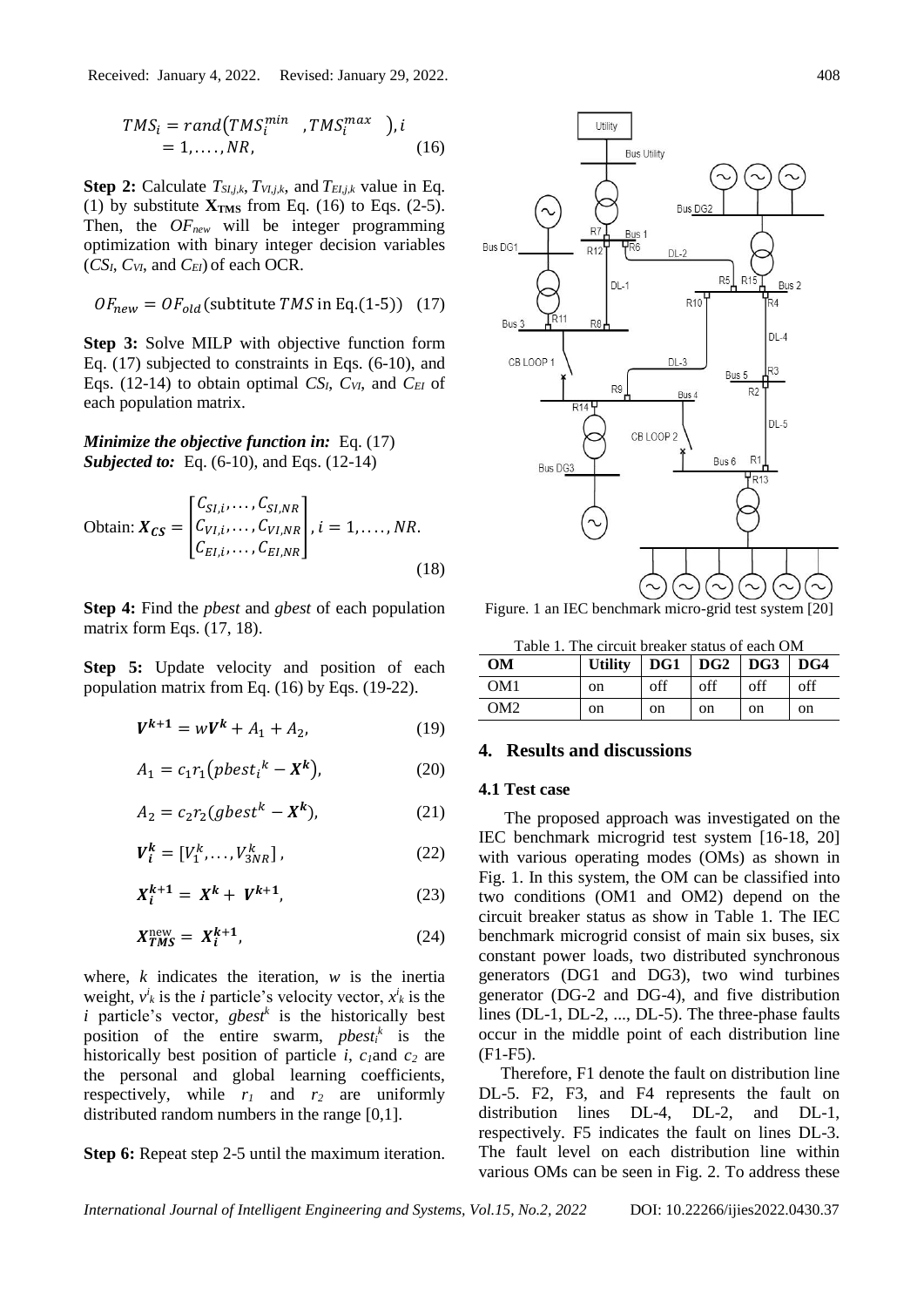faults that can be occurred in this system, the relay was established at every end of the distribution line and the common coupling point of each DG (R1- R15). The parameters and fault levels of the system are referred to [22-23]. To avoid the complexity of the system, CB LOOP 1 and CB LOOP 2 are considered in open circuit status on any OM.

# **4.2 Simulation setup**

The limit boundary of decision variables and the constant parameters of every constraint utilized are the same as in [20] for compare the optimal solutions. Therefore, the *TMS<sup>j</sup>* limit was set between *TMS*<sup>*min*</sup> and *TMS*<sup>*max*</sup>, with *TMS*<sup>*min*</sup> at 0.05 and *TMS<sup>j</sup> max* at 15. Table 2 shows the CT ratio and *PS* of each OCR. *PSM<sup>j</sup>* has a range of 1.1 *PSM* to 100 *PSM* as its limit.  $T_{jk}$  has a range of 0.01 to 2 seconds, and the *CTI* utilized is 0.3 seconds. As a result, a variety of optimal solutions are accessible. Five hundred swarm sizes are used to find the closest global optimum solution. To reduce variation, the 30 trials test is used. In this paper  $c<sub>1</sub>$  and  $c<sub>2</sub>$  are 1.49.

# **4.3 Simulation results**

## **4.3.1. OM1 results**

In OM1, the test system which is connected to the utility, but all of DG is not energized. As a result, the power flow and the short circuit flow are in the same direction. Current flows from the utility to the load point or fault location. As a result, under this operational mode, just six relays are desired to detect (R2, R4, R6, R7, R10, R12). Table 3 demonstrates the coordination schemes and short circuit current passing through each OCR in this operating mode. Table 4 provides the optimal results of the proposed approach for each OCR. Table 5 shows the operating time of each relay when a fault occurs.



Figure. 2 Fault current level of both OM [21]

Table 2. The CT ratio and *PS* of each OCR

| <b>Relay</b>   | CT    | <b>PS</b> | <b>Relay</b>    | CT    | <b>PS</b> |
|----------------|-------|-----------|-----------------|-------|-----------|
|                | ratio |           |                 | ratio |           |
| R <sub>1</sub> | 400   | 0.50      | R9              | 400   | 0.50      |
| R <sub>2</sub> | 400   | 0.50      | R10             | 400   | 0.50      |
| R <sub>3</sub> | 400   | 0.50      | R11             | 400   | 0.65      |
| R <sub>4</sub> | 400   | 0.50      | R12             | 400   | 0.50      |
| R <sub>5</sub> | 400   | 0.50      | R13             | 400   | 0.88      |
| R <sub>6</sub> | 400   | 0.50      | R <sub>14</sub> | 400   | 0.65      |
| R7             | 1200  | 1.00      | R <sub>15</sub> | 400   | 0.65      |
| R <sup>8</sup> | 400   | 0.50      |                 |       |           |

Table 3. The coordination schemes of OM1 [16]

| Fault          | RP1             | <b>RB1.1</b> | <b>RB1.2</b>   | RP2            | <b>RB2.1</b>    |
|----------------|-----------------|--------------|----------------|----------------|-----------------|
| Point          |                 |              |                |                |                 |
| F1             | R2              | R4           |                | R <sub>1</sub> | R13             |
|                | 3695            | 3695         |                |                |                 |
| F2             | R4              | R6           | R15            | R <sub>3</sub> | R1              |
|                | 5130            | 5130         |                |                |                 |
| F <sub>3</sub> | R6              | R7           | R8             | R <sub>5</sub> | R15             |
|                | 8375            | 8375         |                |                |                 |
| F4             | R <sub>12</sub> | R7           | R <sub>5</sub> | R8             | R <sub>11</sub> |
|                | 5130            | 5130         |                |                |                 |
| F <sub>5</sub> | R10             | R6           | R15            | R9             | R <sub>14</sub> |
|                | 3695            | 3695         |                |                |                 |

Table 4. The optimal results for OM1

| <b>Relay</b>   | <b>Proposed Approach</b> |          |                             |          |               |  |  |
|----------------|--------------------------|----------|-----------------------------|----------|---------------|--|--|
|                | <b>TMS</b>               | $CS_I$   | $\mathcal{C}_{\textit{VI}}$ | $C_{EI}$ | CS            |  |  |
| R1             |                          |          |                             |          |               |  |  |
| R <sub>2</sub> | 0.05                     | $\theta$ | 0                           | 1        | <b>IEC-EI</b> |  |  |
| R <sub>3</sub> |                          |          |                             |          |               |  |  |
| R <sub>4</sub> | 1.3262                   | $\theta$ | 0                           | 1        | <b>IEC-EI</b> |  |  |
| R <sub>5</sub> |                          |          |                             |          |               |  |  |
| R <sub>6</sub> | 3.7897                   | $\theta$ | 0                           | 1        | <b>IEC-EI</b> |  |  |
| R7             | 0.1339                   |          | 0                           | $\theta$ | <b>IEC-SI</b> |  |  |
| R8             |                          |          |                             |          |               |  |  |
| R9             |                          |          |                             |          |               |  |  |
| R10            | 0.05                     | $\theta$ | 0                           | 1        | <b>IEC-EI</b> |  |  |
| R11            |                          |          |                             |          |               |  |  |
| R12            | 0.0821                   | $\theta$ | 0                           | 1        | <b>IEC-EI</b> |  |  |
| R13            |                          |          |                             |          |               |  |  |
| R14            |                          |          |                             |          |               |  |  |
| R15            |                          |          |                             |          |               |  |  |

Table 3. shows that the primary and backup relay can see the same magnitude fault current for a one fault source because this operating condition has a radial topology. Thus, the fault current level is increase when the fault point near the fault source and decrease when fault point far from fault source. From the optimal results in Table 4, we can observe that, with the setting of *CS* as decision variable, the proposed method can completely decrease the minimum operating time of the system form fixed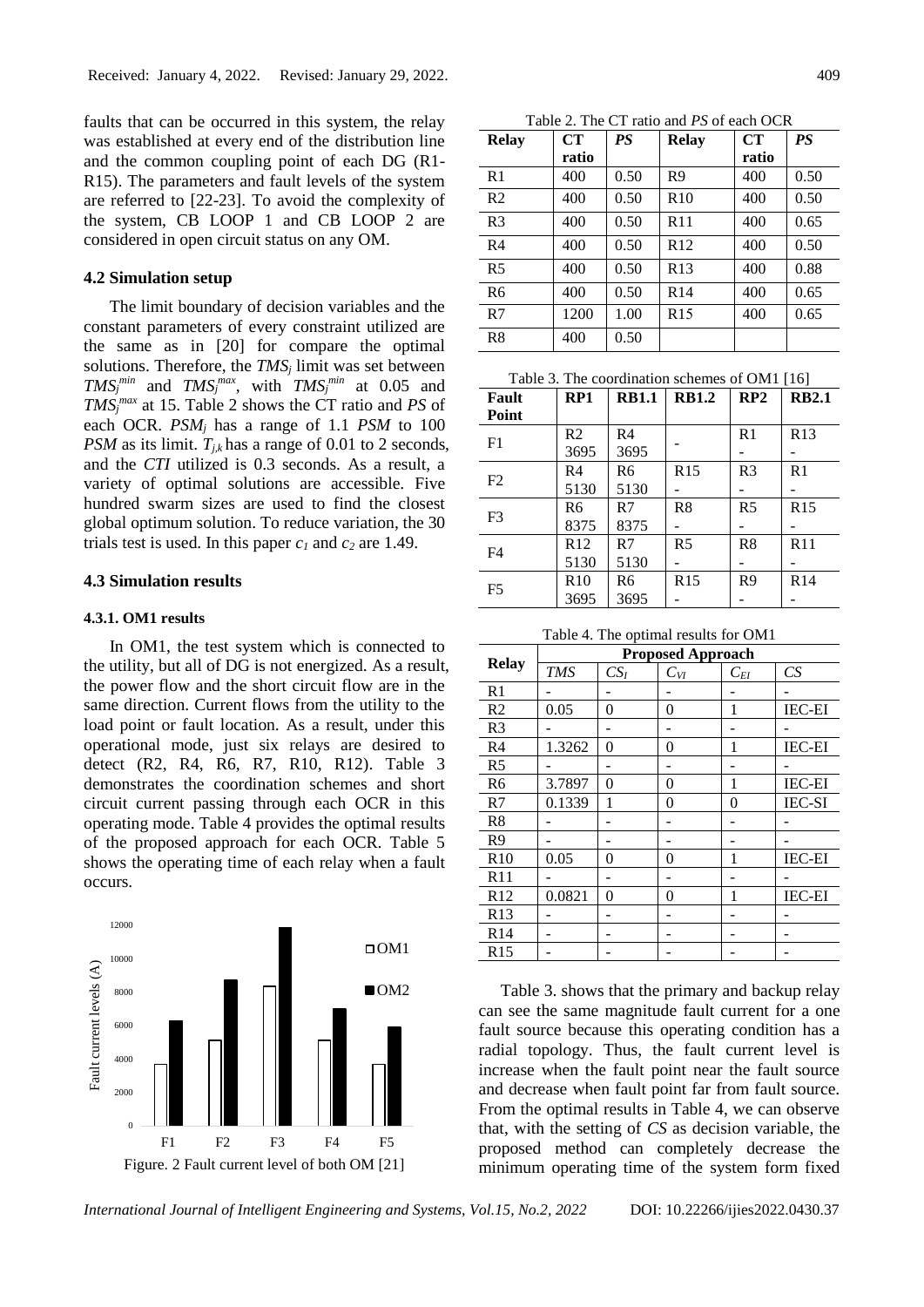*CS* method in [7-10].

The proposed algorithm provides the results with several types of *CS*, not a single type of curve. The *CS*s obtained by the proposed method are mostly IEC-EI, because it provides the minimum operating time than other curves. Meanwhile, the trend of *TMSs* are converge to the lower bound, but they can slightly increase to avoid the constraint violation. The proposed method improves the objective function by around 34 % from the previous paper [20] while the total *CTI* of the system is slightly decrease from [20]. The coordination curve of each OCR for the proposed approach are shown in Fig. 3.

Table 5. The operating times of OCRs for OM1

| <b>CTI</b> |
|------------|
| 0.30       |
|            |
| 0.30       |
|            |
|            |
|            |
| 0.6257     |
|            |
| 0.879      |
|            |
| 2.405      |
|            |





Table 6. The coordination schemes of OM2 [16]

| Fault          | RP1  | <b>RB1.1</b> | <b>RB1.2</b>    | RP2            | <b>RB2.1</b>    |
|----------------|------|--------------|-----------------|----------------|-----------------|
| Point          |      |              |                 |                |                 |
| F1             | R2   | R4           |                 | R <sub>1</sub> | R <sub>13</sub> |
|                | 4648 | 4648         |                 | 1648           | 1648            |
| F <sub>2</sub> | R4   | R6           | R15             | R <sub>3</sub> | R1              |
|                | 7260 | 5443         | 920             | 1465           | 1465            |
| F <sub>3</sub> | R6   | R7           | R8              | R <sub>5</sub> | R <sub>15</sub> |
|                | 9256 | 8375         | 923             | 2635           | 737             |
| F4             | R12  | R7           | R <sub>5</sub>  | R8             | R11             |
|                | 5998 | 4572         | 1439            | 991            | 991             |
| F <sub>5</sub> | R10  | R6           | R <sub>15</sub> | R <sub>9</sub> | R <sub>14</sub> |
|                | 4913 | 3416         | 578             | 991            | 991             |

Table 7. The optimal results for OM2

|                | <b>Proposed Approach</b> |          |          |          |               |
|----------------|--------------------------|----------|----------|----------|---------------|
| <b>Relay</b>   | <b>TMS</b>               | $CS_I$   | $C_{VI}$ | $C_{EI}$ | CS            |
| R <sub>1</sub> | 0.2475                   | 0        | 0        | 1        | <b>IEC-EI</b> |
| R <sub>2</sub> | 0.0674                   | 0        | 0        | 1        | <b>IEC-EI</b> |
| R <sub>3</sub> | 0.05                     | 0        | 0        | 1        | <b>IEC-EI</b> |
| R <sub>4</sub> | 2.089                    | 0        | 0        | 1        | <b>IEC-EI</b> |
| R <sub>5</sub> | 0.1967                   | 0        | 0        | 1        | <b>IEC-EI</b> |
| R6             | 3.9472                   | $\theta$ | 0        | 1        | <b>IEC-EI</b> |
| R7             | 0.1266                   | 1        | 0        | 0        | <b>IEC-SI</b> |
| R8             | 0.1135                   | 0        | 0        | 1        | <b>IEC-EI</b> |
| R <sub>9</sub> | 0.05                     | 0        | 0        | 1        | <b>IEC-EI</b> |
| R10            | 0.0753                   | 0        | 0        | 1        | <b>IEC-EI</b> |
| R11            | 0.1428                   | 0        | 1        | 0        | <b>IEC-VI</b> |
| R12            | 0.1123                   | $\theta$ | 0        | 1        | <b>IEC-EI</b> |
| R13            | 0.1625                   | 0        | 1        | 0        | <b>IEC-VI</b> |
| R14            | 0.0978                   | 0        | 1        | 0        | <b>IEC-VI</b> |
| R15            | 0.0885                   | 1        | 0        | 0        | <b>IEC-SI</b> |

#### **4.3.2. OM2 results**

In the OM2, the test system is connected to the utility and all of DG are energized. The power flow and the short circuit current flow can be in bidirection and complex. The direction of current flow is from utility and DGs to load point or fault point. All relays are required to protect the system under this operating condition. The coordination schemes and short circuit current flowing through each relay of this operating mode are shown in Table 6. Table 7 provides the optimal results of the proposed approach for each OCR. Table 8 shows the operating time of each relay when fault occurs

Table 6 shows that when F1 occurs, the fault flows current from DG4 is detected by relays R1 and R13. The fault current flows in a different direction from the utility and upstream DGs (DG1, DG2, DG3). Relays R2 and R4 detect these fault current flows. Similarly, to when F2 occurs, the R3 and R1 must operate together to clear this fault from DG4. Meanwhile, fault flows current from the utility and upstream DGs are necessary to operate R4, R6, and R15. As a result, when F3 occurs, R5 and R15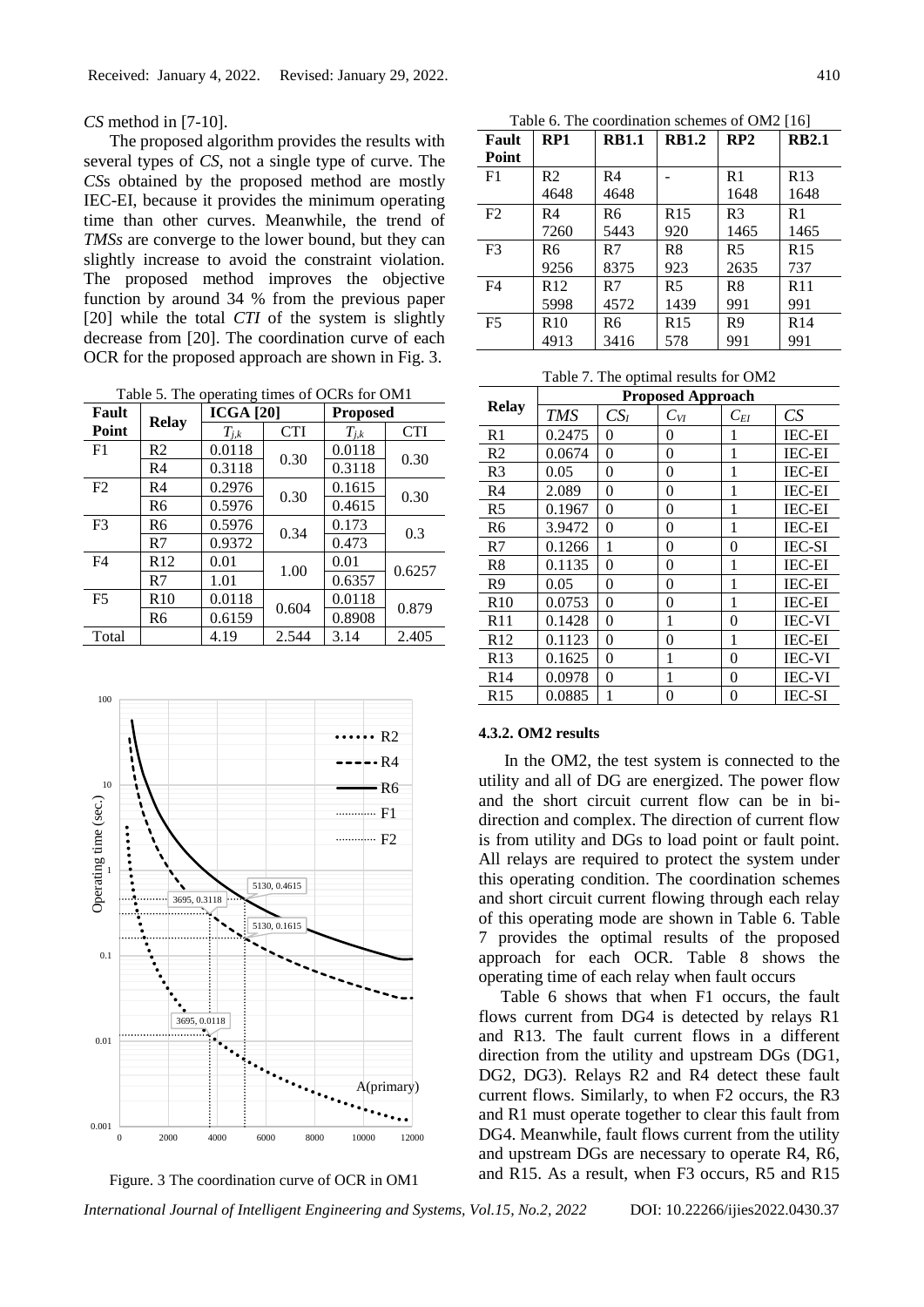will operate to clear the fault from downstream DG (DG2, DG3, DG4). For this fault from the utility and DG1, R6, R7, and R8 must be operational. As a result, when fault F4 occurs, R8 and R11 from DG1 are required to operate for this fault. R12, R7, and R5 are required to operate for this fault from the utility and downstream DGs. On the other hand, R9 and R14 are required to operate for this fault from DG3 when F5 occurs. In the meantime, R10, R6, and R15 must operate for this fault from a different fault source. As a consequence, when the number of fault sources increases, the coordination schemes must become more sophisticated in order to preserve system reliability.

From Table 7, the *CS* were provided by the proposed algorithm are mostly IEC EI, similar to OM1, the trend of *TMS* still converged as close as possible to lower bound. The proposed algorithm results to the best objective function value, around 44 % lower than [20]. The results also shown that the proposed algorithm can effectively improve the system reliability from [20] as illustrated in Table 8. The coordination curve of each OCR for the proposed approach can be seen in Fig. 4.

#### **4.3.3. The summary results of the proposed technique**

With the proposed method, the total operating

| <b>Fault</b>   | <b>Relay</b>    | <b>ICGA</b> [20] |            | <b>Proposed</b> |            |  |
|----------------|-----------------|------------------|------------|-----------------|------------|--|
| Point          |                 | $T_{j,k}$        | <b>CTI</b> | $T_{j,k}$       | <b>CTI</b> |  |
| F1             | R2              | 0.0405           | 0.3        | 0.01            | 0.3        |  |
|                | R4              | 0.3405           |            | 0.31            |            |  |
|                | R1              | 0.2858           | 0.3        | 0.2959          | 0.3        |  |
|                | R <sub>13</sub> | 0.5858           |            | 0.5959          |            |  |
| F2             | R <sub>4</sub>  | 0.3405           |            | 0.1269          |            |  |
|                | R <sub>6</sub>  | 0.6629           | 0.625      | 0.4269          | 0.6        |  |
|                | R15             | 0.6406           |            | 0.4269          |            |  |
|                | R <sub>3</sub>  | 0.0302           | 0.3        | 0.0759          | 0.3        |  |
|                | R1              | 0.3301           |            | 0.3759          |            |  |
| F <sub>3</sub> | R <sub>6</sub>  | 0.6629           |            | 0.1475          |            |  |
|                | R7              | 0.9628           | 0.6        | 0.4475          | 0.6        |  |
|                | R8              | 0.9629           |            | 0.4475          |            |  |
|                | R <sub>5</sub>  | 0.186            | 0.553      | 0.0911          | 0.415      |  |
|                | R15             | 0.7386           |            | 0.5063          |            |  |
| F4             | R <sub>12</sub> | 0.0405           |            | 0.01            |            |  |
|                | R7              | 1.4              | 1.66       | 0.6539          | 0.944      |  |
|                | R <sub>5</sub>  | 0.3405           |            | 0.301           |            |  |
|                | R8              | 0.8467           | 0.3        | 0.3857          | 0.3        |  |
|                | R11             | 1.14             |            | 0.6857          |            |  |
| F <sub>5</sub> | R10             | 0.0405           |            | 0.01            |            |  |
|                | R6              | 0.3405           | 1.157      | 1.0861          | 1.701      |  |
|                | R <sub>15</sub> | 0.8976           |            | 0.6353          |            |  |
|                | R <sub>9</sub>  | 0.1792           | 0.3        | 0.1698          | 0.3        |  |
|                | R <sub>14</sub> | 0.4792           |            | 0.4698          |            |  |
| Total          |                 | 12.48            | 6.09       | 8.701           | 5.76       |  |

| Table 8. The operating times of OCRs for OM2 |  |
|----------------------------------------------|--|
|                                              |  |



Figure. 4 The coordination curve of OCR in OM2

|                    | Table 9. A comparative study with previous works |       |        |        |          |  |
|--------------------|--------------------------------------------------|-------|--------|--------|----------|--|
| Operating<br>modes | $[16]$                                           | [17]  | $[18]$ | $[20]$ | Proposed |  |
| OM <sub>1</sub>    | 7.53                                             | 6.64  | 4.99   | 4.19   | 3.09     |  |
| OM <sub>2</sub>    | 19.18                                            | 17.48 | 13.66  | 12.48  | 8.77     |  |
| Total time         | 26.71                                            | 24.12 | 18.65  | 16.67  | 11.84    |  |
| <b>Total CTI</b>   | 9.08                                             | 8.93  | 8.56   | 8.29   | 8.165    |  |

Table 10. The results of 30 trials test

| Operating mode | OM1       | OM2   |
|----------------|-----------|-------|
| Best           | 3.14      | 8.701 |
| Mean           | 3.14      | 8.847 |
| Worst          | 3.14      | 8.984 |
| <b>STD</b>     | $10^{-8}$ | 0.111 |
| Range          | $10^{-8}$ | 0.283 |

time of the OCR protection for the IEC benchmark microgrid has decrease over time, by enhancing the constraint and demonstrating the ability of the proposed technique on the OCR's parameters setting.

In comparison to existing works, the proposed technique is successfully reduced the total operating time and total *CTI* of the OCR as shown in Table 9.

The proposed algorithm has been tested with 30 trials to verify the optimal results. Table 10 shows the best, mean, worst, range, and standard deviation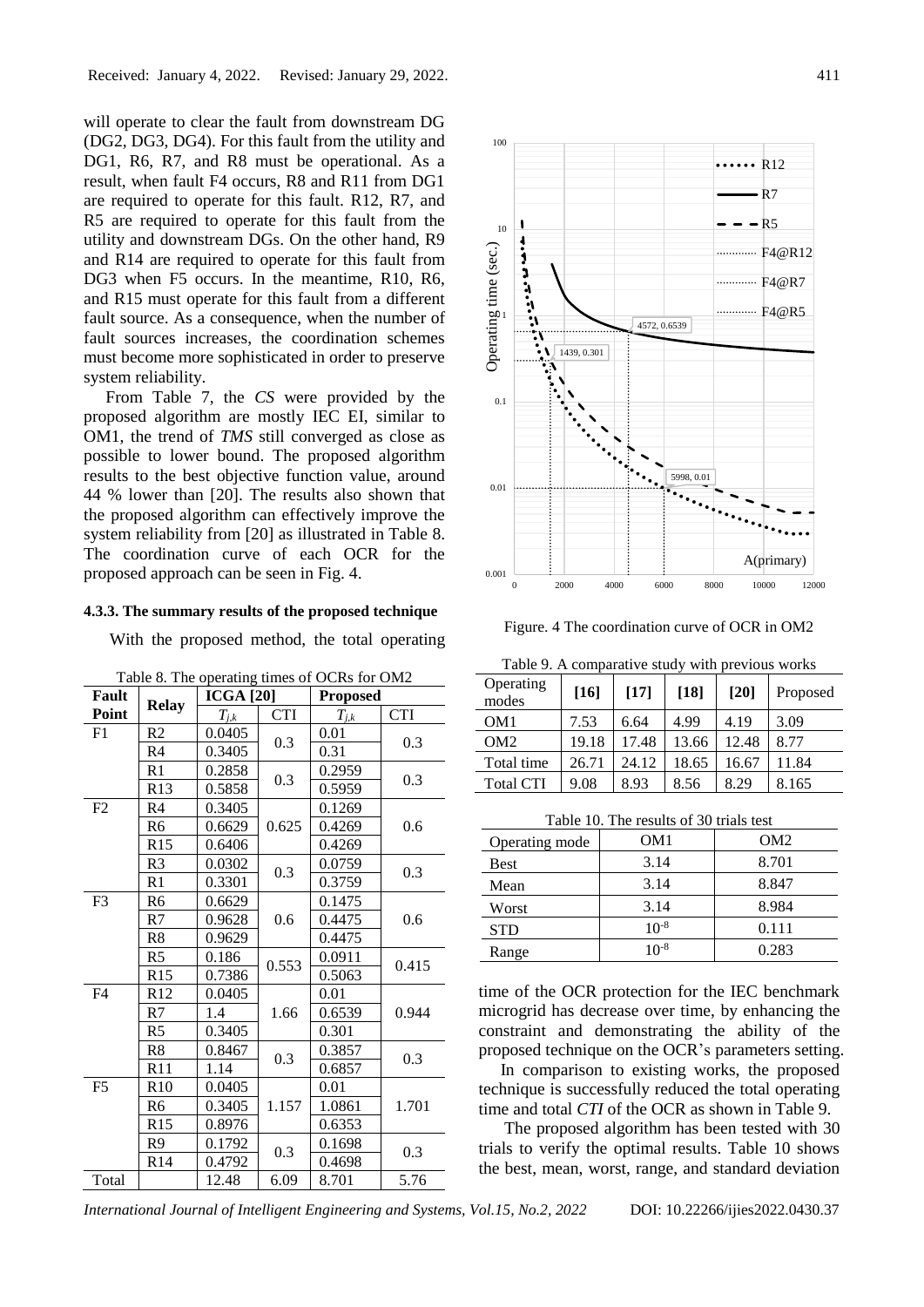

Figure. 5 Convergences plots of the proposed method: (a) OM1 and (b) OM2

(STD) of the optimal results. From Table 10, it is clear that the biggest advantage of the proposed technique is that it provides the optimal results with significantly low STD. Hence, the proposed hybrid PSO-MILP technique is suitable for finding the global minimum objective function value of the overcurrent relay coordination. The convergence plot of the proposed method is shown in Fig. 5.

#### **5. Conclusion**

The PSO-MILP technique is used, in this paper, for obtaining the optimal setting parameters of OCR coordination, which are *TMS* and *CS*. The total operating time of the relay in the system is minimized by maintaining the reliability of the system through the coordination constraint. As a result, the proposed technique provides the results with multiple curve types instead of single curve types. When compared to previous researches, the proposed technique can absolutely decrease the total operating time of the OCR by around 34 percent for OM1 and around 44 percent for OM2. Therefore, it can be concluded that the proposed method is suitable for the microgrid protection strategy. To demonstrate the usefulness of the proposed technique, the larger system, and other *CS* types can be considered in further work.

## **Conflicts of interest**

The authors declare no conflict of interest.

# **Author contributions**

Conceptualization, methodology, validation, formal analysis, and investigation, C. Plongkrathok and K. Chayakulkheeree; writing original draft preparation, visualization, C. Plongkrathok; writingreview and editing, supervision, K. Chayakulkheeree.

## **References**

- [1] V. A. Papaspiliotopoulos, G. N. Korres, V. A. Kleftakis, and N. D. Hatziargyriou, "Hardware-In-the-Loop Design and Optimal Setting of Adaptive Protection Schemes for Distribution Systems With Distributed Generation", *IEEE Transactions on Power Delivery*, Vol. 32, No. 1, pp. 393-400, 2017.
- [2] B. Chattopadhyay, M. S. Sachdev, and T. S. Sidhu, "An on-line relay coordination algorithm for adaptive protection using linear programming technique", *IEEE Transactions on Power Delivery*, Vol. 11, No. 1, pp. 165-173, 1996.
- [3] P. P. Bedekar, S. R. Bhide, and V. S. Kale, "Optimum Coordination of Overcurrent Relays in Distribution System Using Dual Simplex Method", In: *Proc. of 2009 Second International Conference on Emerging Trends in Engineering & Technology*, pp. 555-559, 2009.
- [4] A. Gupta, O. V. G. Swathika, and S. Hemamalini, "Optimum Coordination of Overcurrent Relays in Distribution Systems Using Big-M and Dual Simplex Methods", In: *Proc. of 2015 International Conference on Computational Intelligence and Communication Networks (CICN)*, pp. 1540- 1543, 2015.
- [5] A. M. S. Deepak, S. Madhu, M. V. G. Raju, and O. V. G. Swathika, "Optimum coordination of overcurrent relays in distribution systems using big-m and revised simplex methods", In: *Proc. of 2017 International Conference on Computing Methodologies and Communication (ICCMC)*, pp. 613-616, 2017.